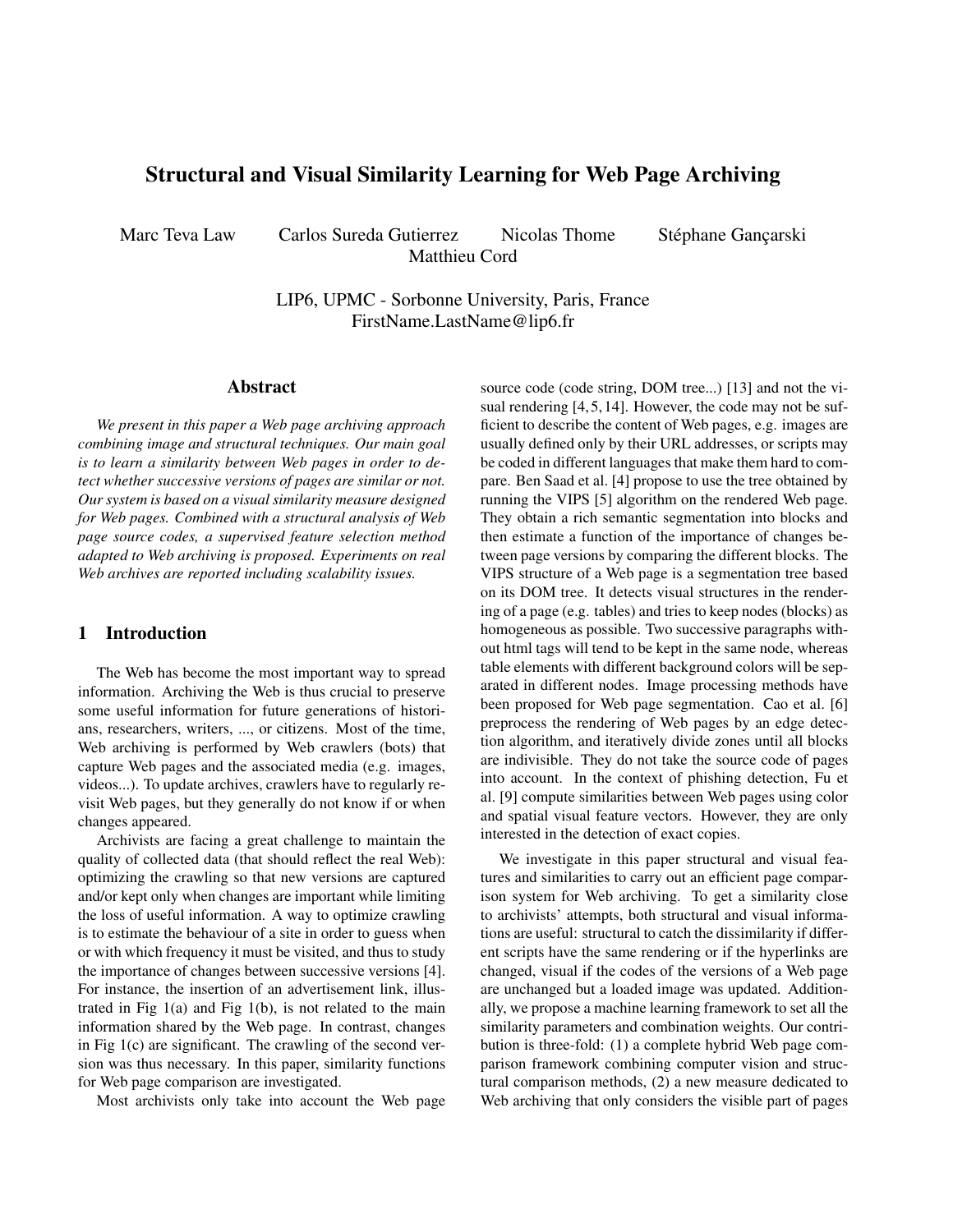

(a) Similar versions (b) zoom over the difference between the versions of (a)

| <b>Department for Environment</b><br>final and flural Affairs<br>detra |                                                                                                                                                                                                                                                       | <b>Animal health and welfare</b><br>Contact us   Access to information   News   Site A/Z   Search | <b>Department for Environment</b><br>Sood and Bural Affairs<br>defra |                                                                                             |                                                                                                                                                                                                                                                         | Animal health and welfare<br>Contact us   Access to information   News   Site A/Z   Search |
|------------------------------------------------------------------------|-------------------------------------------------------------------------------------------------------------------------------------------------------------------------------------------------------------------------------------------------------|---------------------------------------------------------------------------------------------------|----------------------------------------------------------------------|---------------------------------------------------------------------------------------------|---------------------------------------------------------------------------------------------------------------------------------------------------------------------------------------------------------------------------------------------------------|--------------------------------------------------------------------------------------------|
|                                                                        | Animal Health & Welfare   Economics & Statistics   Environmental Protection   Exports & Trade   Farming   Marine & fateries<br>Food & Drink   Hericulture   Plants & Seeds   Rural Affairs   Science   Sustainable Development   Westle & Countryside |                                                                                                   |                                                                      |                                                                                             | Azimal Health & Welfare   Economics & Statistics   Emissemental Protection   Exports & Trade   Farming   Marine & fisheries<br>Food & Drink   Hortculture   Plants & Seeds   Rural Affairs   Science   Sustainable Development   Wildlife & Countryside |                                                                                            |
| Hamesson > Animal health & welfare                                     |                                                                                                                                                                                                                                                       |                                                                                                   | Hamepoor > Animal health and welfare > Home page                     |                                                                                             |                                                                                                                                                                                                                                                         |                                                                                            |
|                                                                        | Introduction to Animal health and welfare                                                                                                                                                                                                             |                                                                                                   |                                                                      | Animal health and welfare                                                                   |                                                                                                                                                                                                                                                         | Looking for                                                                                |
|                                                                        |                                                                                                                                                                                                                                                       |                                                                                                   |                                                                      |                                                                                             |                                                                                                                                                                                                                                                         | <b>F Navys</b>                                                                             |
| Animal by-products                                                     | The health and welfare of animals is pentral to Defra's work of<br>protecting and improving livestock and controlling and                                                                                                                             | Oxédé Sokie                                                                                       | Defra home page                                                      |                                                                                             | The health and welfare of animals<br>is neetral to Defia's week of                                                                                                                                                                                      | <b>Confessions</b>                                                                         |
| Animal health and welfare                                              | eradicating disease. The Animal Health and Welfare pages are                                                                                                                                                                                          | $+$ Adam                                                                                          | Animal health and welfare                                            |                                                                                             | protecting and improving livestock                                                                                                                                                                                                                      | Statistics                                                                                 |
| strategy                                                               | divided into various subject assas each with its own 'Home                                                                                                                                                                                            | Influence (bird)                                                                                  | * Animal by-products                                                 |                                                                                             | and controlling and eradicating                                                                                                                                                                                                                         | Crarts & funding                                                                           |
| Animal welfare                                                         | page' and 'Latest news' section. These are detailed below.                                                                                                                                                                                            | <b>OLD</b>                                                                                        | . Arimal health & welfare                                            |                                                                                             | disease. The Animal Health and                                                                                                                                                                                                                          | Forms & licences                                                                           |
| <b>RSF</b>                                                             |                                                                                                                                                                                                                                                       | $-$ Livestock                                                                                     | strategy                                                             |                                                                                             | Welfare pages are divided into<br>various subject areas each with                                                                                                                                                                                       | Consultations                                                                              |
| Disease suseillance and<br>casteri                                     | Animal by-products - Information on the disposal of animal by-<br>products and catering waste.                                                                                                                                                        | markets<br>roadshow                                                                               | · Arimal welfare                                                     |                                                                                             | its own 'Home page' and 'Latest                                                                                                                                                                                                                         |                                                                                            |
|                                                                        |                                                                                                                                                                                                                                                       | · Bluetongue                                                                                      | . Bringing pets to the UK                                            | news' section. These are detailed below.                                                    |                                                                                                                                                                                                                                                         | Quick links                                                                                |
| Foot and mouth disease                                                 | Animal health and wellare strategy - Information on the                                                                                                                                                                                               | . Review of the                                                                                   | * Disease superlance &                                               |                                                                                             |                                                                                                                                                                                                                                                         | 2 Avinual Hawith Divisional Offices                                                        |
| Government Veterinary<br>Journal                                       | introduction of a national strategy for animal health and welfare<br>policies in Great Britain, to be developed jointly by Defra. the                                                                                                                 | <b>Animal Health</b><br>& Welfare                                                                 | control                                                              | Azimal by products                                                                          |                                                                                                                                                                                                                                                         | 7 Animal health & welfare                                                                  |
| Livestock movements. D.A.                                              | Scottish Assembly and Welsh Assembly Government                                                                                                                                                                                                       | Delivery                                                                                          | · International trade                                                | Information on the disposal of animal by-oroducts.                                          |                                                                                                                                                                                                                                                         | publications                                                                               |
| tracing                                                                |                                                                                                                                                                                                                                                       | Landscape                                                                                         | . Livestock movements. ID &                                          |                                                                                             |                                                                                                                                                                                                                                                         | > Animal Welfare Art 2006                                                                  |
| Personal food & plant imports                                          | Animal welfare - Information relating to Farm Animal Welfare                                                                                                                                                                                          | $-$ Responsibility                                                                                | tracing                                                              | Animal health & welfare strategy                                                            |                                                                                                                                                                                                                                                         | Avian Influenza (bird field                                                                |
| International trade                                                    | (On Farm, Markets, Transport, Slaughter, Farm Animal Welfare,                                                                                                                                                                                         | and cost<br>sharing for                                                                           | . Personal food & olant                                              | Information relating to the strategy and the England<br>Intelementation Group.              |                                                                                                                                                                                                                                                         | <b>Buttonaue</b>                                                                           |
| Rabins                                                                 | Council).                                                                                                                                                                                                                                             | animal bealth                                                                                     | imparts                                                              |                                                                                             |                                                                                                                                                                                                                                                         | Bringing pats to the UK                                                                    |
| Scrasie                                                                | BSE - Information on BSE and other TSEs.                                                                                                                                                                                                              | and welfare                                                                                       |                                                                      | Animal welfare                                                                              |                                                                                                                                                                                                                                                         | Consumer working                                                                           |
| Tuberridosis                                                           |                                                                                                                                                                                                                                                       | $+$ 08 Poulty                                                                                     |                                                                      |                                                                                             | Latest information on the Animal Welfare Act and quidance                                                                                                                                                                                               |                                                                                            |
|                                                                        | Disease suveillance and control - Information on notifiable                                                                                                                                                                                           | register<br>$\bullet$ Reinging your                                                               |                                                                      | on demestic and farm animal welfare.                                                        |                                                                                                                                                                                                                                                         | CB Poultry register                                                                        |
| Veterinary Training Research<br>Initiative (VTRf)                      | diseases in Great Britain, zoangses and veterinary surveillance.<br>Advice on biosecurity best practice for all who come into                                                                                                                         | pats to Britain                                                                                   |                                                                      | <b>Bringing pats to the UK</b>                                                              |                                                                                                                                                                                                                                                         | > Livestock markets markbow                                                                |
|                                                                        | contact with form animals                                                                                                                                                                                                                             | · Personal food                                                                                   |                                                                      |                                                                                             | Guidance on the Pet Travel Scheme (PETS) and rabies                                                                                                                                                                                                     |                                                                                            |
|                                                                        |                                                                                                                                                                                                                                                       | A niger                                                                                           |                                                                      | quaranting.                                                                                 |                                                                                                                                                                                                                                                         | X GB Poulty Register                                                                       |
|                                                                        | Fect and mouth disease - information about the disease, the                                                                                                                                                                                           | imports.<br>$-$ Consumer                                                                          |                                                                      |                                                                                             |                                                                                                                                                                                                                                                         |                                                                                            |
|                                                                        | 2001 epidemic and the Government's response to the FMD.<br>incuries                                                                                                                                                                                   | working                                                                                           |                                                                      | Disease surveillance and control<br>Information on biosecurity, veterinary surveillance and |                                                                                                                                                                                                                                                         |                                                                                            |
|                                                                        |                                                                                                                                                                                                                                                       |                                                                                                   |                                                                      | notifiable diseases including:                                                              |                                                                                                                                                                                                                                                         |                                                                                            |
|                                                                        | Government Veterinary Journal - An official journal of Defra and is the UK journal                                                                                                                                                                    |                                                                                                   |                                                                      |                                                                                             |                                                                                                                                                                                                                                                         |                                                                                            |
|                                                                        | specialising in State Veterinary Medicine.                                                                                                                                                                                                            |                                                                                                   |                                                                      | · Axian influenza (Bird fki)                                                                |                                                                                                                                                                                                                                                         |                                                                                            |
|                                                                        |                                                                                                                                                                                                                                                       |                                                                                                   |                                                                      | · Bluetoneue<br>$+$ RSF                                                                     |                                                                                                                                                                                                                                                         |                                                                                            |
|                                                                        | Livestock movements, identification and tracing - Information on identification,<br>registration & tracing of farm animals and the rules for livestock movements.                                                                                     |                                                                                                   |                                                                      | · Foure Infectious Assemia                                                                  |                                                                                                                                                                                                                                                         |                                                                                            |
|                                                                        |                                                                                                                                                                                                                                                       |                                                                                                   |                                                                      | . Fost and Mouth Disease.                                                                   |                                                                                                                                                                                                                                                         |                                                                                            |
|                                                                        | Personal food and plant imports - Information which aims to reduce the risk of exotic                                                                                                                                                                 |                                                                                                   |                                                                      | · Rabies                                                                                    |                                                                                                                                                                                                                                                         |                                                                                            |
|                                                                        | animal diseases, plant pests and diseases entering the country and then threatening                                                                                                                                                                   |                                                                                                   |                                                                      | · Scrapia<br>· Tuberculosis                                                                 |                                                                                                                                                                                                                                                         |                                                                                            |
|                                                                        | our public health, livestock, agriculture and horticultural industries and the                                                                                                                                                                        |                                                                                                   |                                                                      |                                                                                             |                                                                                                                                                                                                                                                         |                                                                                            |

(c) Dissimilar versions

<span id="page-1-0"></span>**Figure 1. Similar and dissimilar versions of Web pages. The versions of (a) share the same information, they do not need to be crawled twice. The versions of (c) have the same banner and menus but the main information of the page is changed, a second crawling is then necessary.**

without scrolling, (3) a machine learning based approach for supervised feature selection to increase prediction accuracy by eliminating noisy features.

# 2 Web page comparison

Two versions of a Web page are considered similar if the changes that occurred between them are not important enough to archive both of them. They are dissimilar otherwise (see Fig [1\)](#page-1-0). To compare Web page versions, we first extract features from them as described below.

# <span id="page-1-1"></span>2.1 Visual descriptors

Important changes between page versions will often produce differences between the visual rendering of those versions. We propose to quantify these differences by computing and comparing the visual features in each page version. Each version is described as an image of its rendering capture (snapshot). We compute a visual signature on this captured image for each page. Images are first described by color descriptors, because they seem appropriate for Web page changes and are already used in Phishing Web page detection [\[9\]](#page-5-5). We also incorporate powerful edge-based de-scriptors with SIFT descriptors [\[10\]](#page-5-6) because they give stateof-the-art performances in real image classification tasks.

For image representation, we follow the well-known Bag of Words (BoWs) representation [\[11,](#page-5-7) [16\]](#page-5-8). The vector representation of the rendered Web page is computed based on a sampling of local descriptors, coding and pooling over a visual dictionary. [\[7\]](#page-5-9) Recent comparisons for image classification point out the outstanding performances of a regular dense sampling [\[2,](#page-5-10) [7\]](#page-5-9). We apply a first strategy called *whole Web page* feature, that samples regularly the visual representation of the whole page. However, the most significant information is certainly not equally distributed over the whole captured Web page. As noted in [\[17\]](#page-5-11), the most important information is generally located in the visible part of pages without scrolling. A second strategy called *Top of Web page* feature, provides a visual vector using only the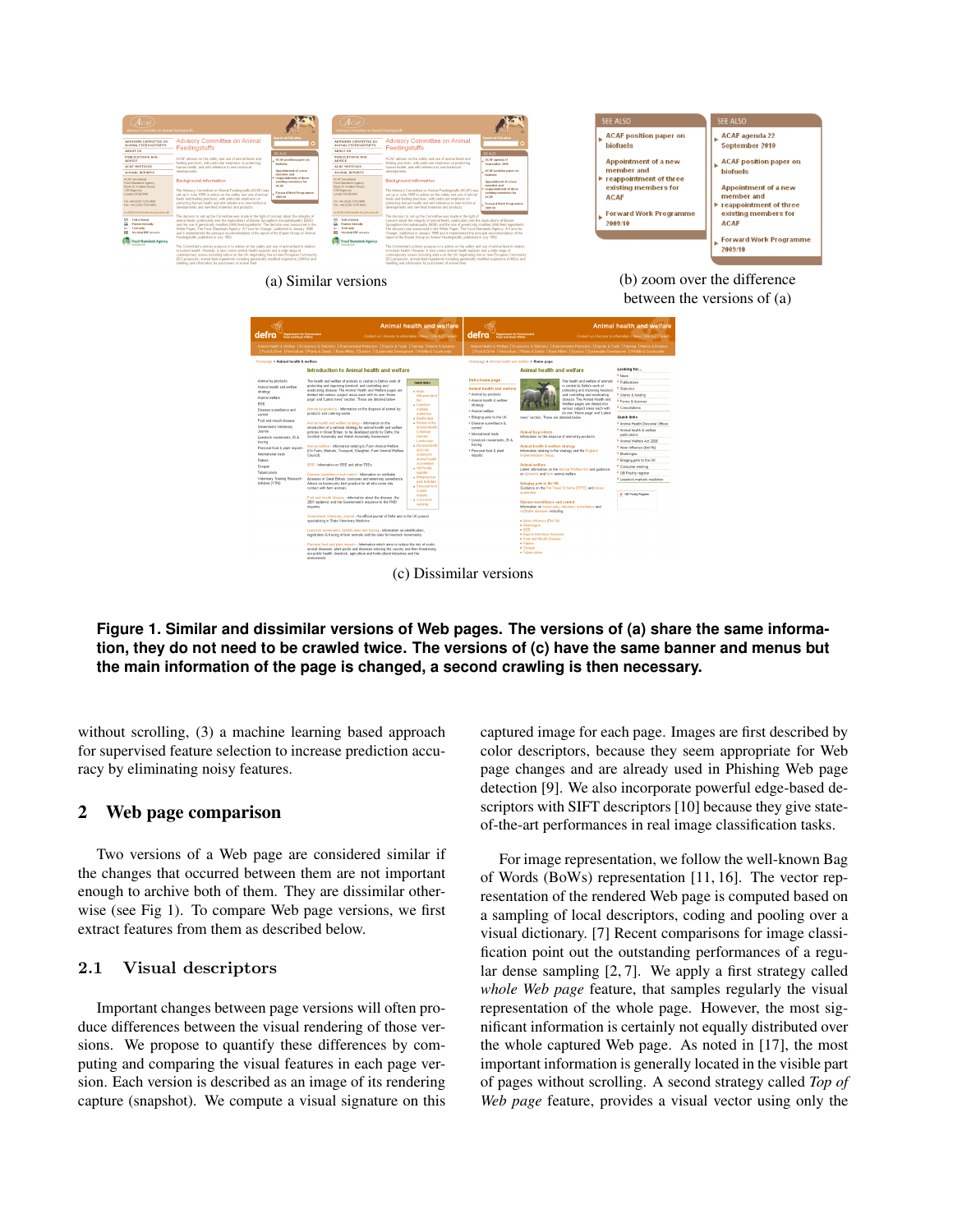features located in the visible part of the page.

Since the visible part of a Web page depends on the size of the browser window, we take a generic window height of 1,000 pixels, greater than 90% of users' browser resolutions to ensure we do not miss information directly visible by most users. In the next sections, we will denote *the visible part of Web pages without scrolling*, also known as *above the fold*, by *top of Web pages*.

## <span id="page-2-0"></span>2.2 Structural descriptors

We extract various features directly from the code of Web pages. For instance, we extract Jaccard indices, a similarity value that indicates the preservation between versions of hyperlinks and of URL addresses of images. We assume that similar pages tend to keep the same hyperlinks and images.

We also extract some features from the difference tree returned by the VI-DIFF algorithm [\[14\]](#page-5-3) that detects some operations between the VIPS structures of versions, e.g. insertions, deletions or updates of VIPS blocks, or even a boolean value returning whether two versions have the same VIPS structure. The more operations are detected, the less similar versions are assumed to be. We denote the features extracted from the VI-DIFF algorithm by VI-DIFF features.

#### <span id="page-2-1"></span>2.3 Similarity between versions

Let  $V^A$  be the last archived version of a Web page and  $V^N$  the new version of the same Web page. We extract several visual and structural descriptors (see sections [2.1](#page-1-1) and [2.2\)](#page-2-0), and use different metrics (Euclidian,  $\chi^2$  distances, *etc*) to compare them. Heuristics may be used to set them individually and to select the best similarity function with a manually-tuned threshold to discriminate dissimilar pairs of Web pages from the similar ones.

We propose here an alternate scheme embedding all the similarity functions into a learning framework. Let the M visual feature/metric associations and the N structural similarities be aggregated in a vector x where:

$$
\mathbf{x} = \begin{pmatrix} \operatorname{sim}_{visual}^{1}(V^{A}, V^{N}) \\ \vdots \\ \operatorname{sim}_{visual}^{M}(V^{A}, V^{N}) \\ \operatorname{sim}_{struct}^{1}(V^{A}, V^{N}) \\ \vdots \\ \operatorname{sim}_{struct}^{N}(V^{A}, V^{N}) \end{pmatrix}
$$
 (1)

Combining both approaches seems appropriate to have a better understanding of the changes as perceived by human users. Learning combinations of complementary descriptors also makes the categorization task more efficient [\[15\]](#page-5-12). We investigate in the next section a statistical learning strategy based on a labeled dataset to classify the vectors x.

## <span id="page-2-2"></span>3 Supervised Feature Selection

There exist many families of distance learning methods [\[19\]](#page-5-13). In the context of image classification, Frome et al. [\[8\]](#page-5-14) propose to learn a distance expressed as a linear combination of elementary distances:  $D(\mathcal{F}, \mathcal{I}) = \sum_j w_j^{\mathcal{F}} d_j^{\mathcal{F}}(\mathcal{I}) =$  $\langle \mathbf{w}^{\mathcal{F}}, \mathbf{d}^{\mathcal{F}}(\mathcal{I})\rangle$  where  $d_j^{\mathcal{F}}(\mathcal{I})$  are patch-to-image distances from a focal image  $\mathcal F$  to a given image  $\mathcal I$ .

In our context, we are also interested in learning distances between versions in a supervised framework to determine whether two versions are similar or not. However, it is not a version classification problem as in [\[8\]](#page-5-14). Indeed, we do not want to classify samples (versions) but similarities. Moreover, our similarities are based on human judgement and allow subtleties as shown in Fig [1.](#page-1-0)

We then propose to express the learning of the combination of similarities as a binary classification in similarity space: for any couple of versions  $(V^A, V^N)_i$ , let their class  $y_i = 1$  iff  $V^A$  and  $V^N$  are similar,  $-1$  otherwise. Let  $\mathbf{x}_i$  be a vector derived from heterogeneous similarities between  $V^A$  and  $V^N$  (as defined in subsection [2.3\)](#page-2-1). We train a linear Support Vector Machine (SVM) to determine  $\mathbf{w} = \sum_j \alpha_j y_j \mathbf{x}_j$  such that  $\langle \mathbf{w}, \mathbf{x}_i \rangle = \sum_j \alpha_j y_j \langle \mathbf{x}_j, \mathbf{x}_i \rangle$  gives us the class of  $(V^A, V^N)_i$ . The similarity vectors  $\mathbf{x}_j$  of training couples  $(V^A, V^N)_j$  are used to train an SVM. For any test couple  $(V^A, V^N)_i$ , the trained SVM returns (1) whether  $y_i = 1$  or  $y_i = -1$ , (2) whether  $V^A$  and  $V^N$  are similar or dissimilar, (3) whether  $V^N$  needs to be archived or not, with  $V^A$  already archived. Those three propositions are equivalent.

To study the contributions of the different types of features in the discrimination task, we first train a linear SVM with all the features. Each element  $w_k$  of **w** corresponds to the weight associated to the  $k$ -th similarity feature of  $x$ . Therefore, if the learnt  $w_k$  are close or equal to 0, the k-th similarity features of x are not determinant for categorization. Such similarities are considered noisy, irrelevant (not discriminant) in determining whether two versions are similar or not. To go one step further, we also propose a more explicit feature selection method based on the automatic *normal based feature selection* [\[12\]](#page-5-15) that uses the fact that a feature k with the weight  $w_k$  close to 0 has a smaller effect on the prediction than features with large absolute values of  $w_k$ . Then features with small  $|w_k|$  are good candidates for removal. The number of selected features may be set based on data storage and calculation constraints, or iteratively reduced using a validation set.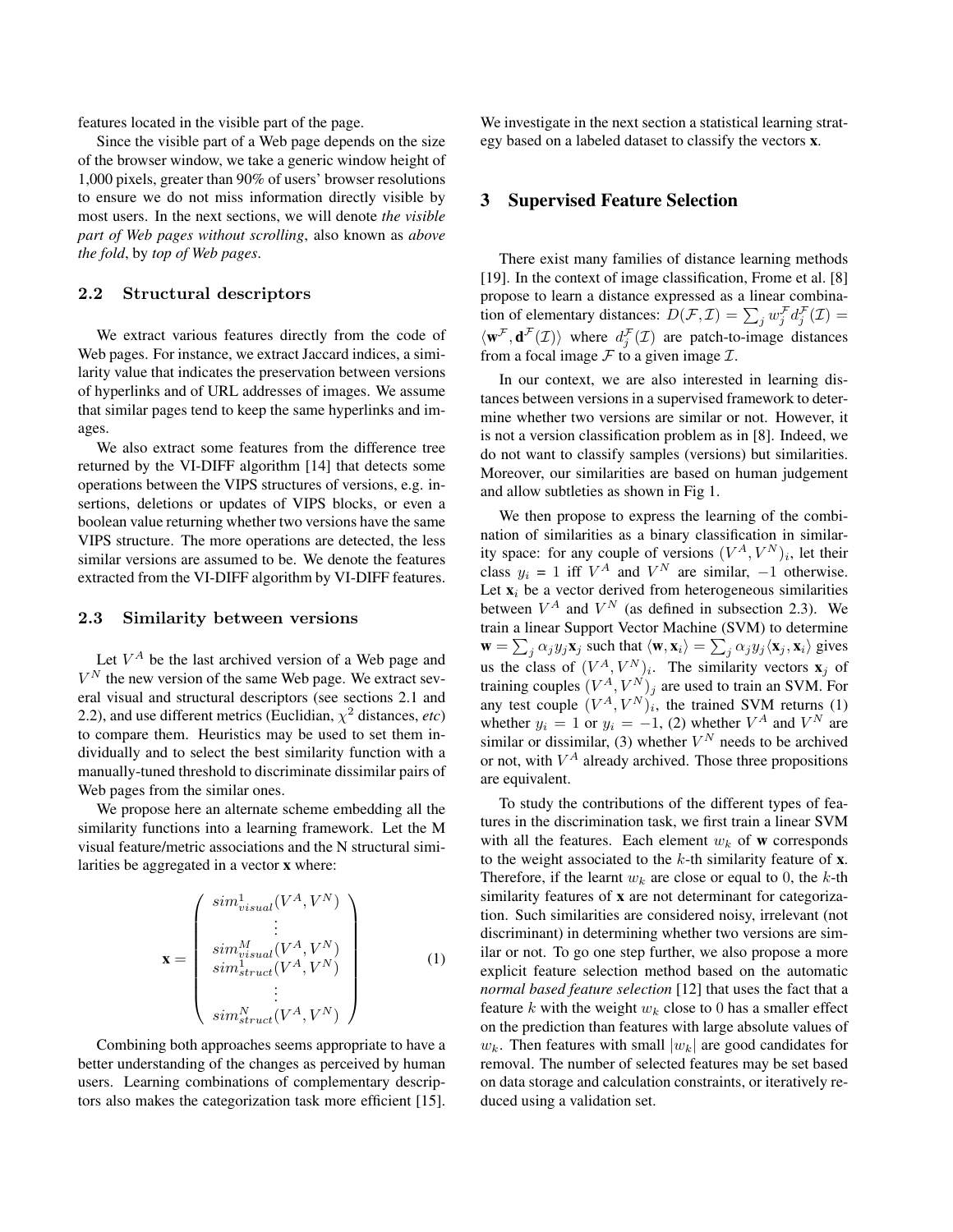# 4 Experiments

A real corpus of data provided by the *Internet Memory Foundation*[1](#page-3-0) is in our experiments. About 1000 pairs of Web pages captured from many different governmental Web sites from the United Kingdom about education, health, sport, ..., have been labelled as similar or not. The identical couples of versions are removed. Finally, 202 pairs of Web pages were extracted<sup>[2](#page-3-1)</sup>: 147 and 55 (72.8% and 27.2%) couples of similar and dissimilar versions, respectively.

To compute visual similarities, we use SIFT [\[10\]](#page-5-6) and color descriptors with visual codebooks of sizes 100 and 200. These are relatively small compared to the sizes used on large image databases but consistent with the size of our dataset. SIFT descriptors are calculated with the ColorDescriptor [\[18\]](#page-5-16) software on a regular grid with a step size of 6 pixels. We use our own implementation for color desciptors extraction. We compute color histograms in the HSV space, on local patches of size 12x12 pixels. The BoWs of page versions are computed using the two strategies described in section [2.1:](#page-1-1) (1) over the rendering of whole Web pages and (2) the top of Web pages. Euclidian and  $\chi^2$  distances are then computed between the BoWs of successive page versions normalized using  $L^2$ -norm and  $L^1$ -norm, respectively. We also compute for each couple of page versions, the VIPS structures [\[5\]](#page-5-2) and the VI-DIFF difference trees [\[14\]](#page-5-3) from which we extract structural similarity values, e.g. the (symmetrized) ratio of identical nodes, boolean values on some criteria such as an identical VIPS structure (Fig [2.](#page-3-2)b). In the end, we have 16 visual and 25 structural features.

## 4.1 Similarities

We first report some similarity distributions for similar and dissimilar Web page couples in Fig [2.](#page-3-2) For visual (Fig [2.](#page-3-2)a) and structural (Fig [2.](#page-3-2)b,c) similarities, similar samples tend to be close to each other, and dissimilar samples tend to be more distant, even with basic distances. In Fig [2.](#page-3-2)d, structural and visual distances are drawn together. We observe the same behaviour for all our similarity measures: none of them allows to clearly discriminate similar from dissimilar samples. Instead of using them individually, we propose to combine those different similarities in a binary classification scheme that returns whether a couple of versions are similar or not by using their vector of similarity scores.

### 4.2 Binary classification

We use leave-one-out cross-validation to evaluate the performance of our model. We compare our results to



<span id="page-3-2"></span>**Figure 2. Distributions of Web page distances or similarities: (a) decimal orders of magnitude of visual** <sub>χ2</sub>-distances using top of Web **page SIFT features with 200 codewords, (b) boolean similarity of VIPS tree structures between two versions, (c) Jaccard indices of hyperlinks, (d) Jaccard indices of hyperlinks as a function of visual <sub>** $X$ **2</sub>-distances using top of Web page SIFT features with 100 codewords. The similar and dissimilar couples of versions are in red (circles) and black (crosses), respectively.**

the random classifier which automatically predicts the most represented class in the dataset, yielding a baseline accuracy of 72.8%.

#### 4.2.1 Evaluation of visual features

We first use only the visual information of pages. Structural variables of x are ignored. The prediction accuracies when selecting different subsets of local descriptors (SIFT and color) sampled on whole Web pages or top of Web pages are presented in Table [1.](#page-4-0) SIFT and color descriptors achieve good performances for Web page change detection. Using the visible part of Web pages without scrolling  $(87.1\%)$  is also a lot more discriminant than using whole Web pages (83.2%). Combining both of them gives even worse results (85.1%) than using only the top of Web pages (87.1%). Important changes are more likely to be directly observable whereas changes at the bottom of Web pages, often advertisements, are more likely to be less important and noisy. The accuracies obtained validate our approach.

<span id="page-3-0"></span><sup>1</sup>http://internetmemory.org/

<span id="page-3-1"></span><sup>&</sup>lt;sup>2</sup>The corpus we used in this work can be provided on demand.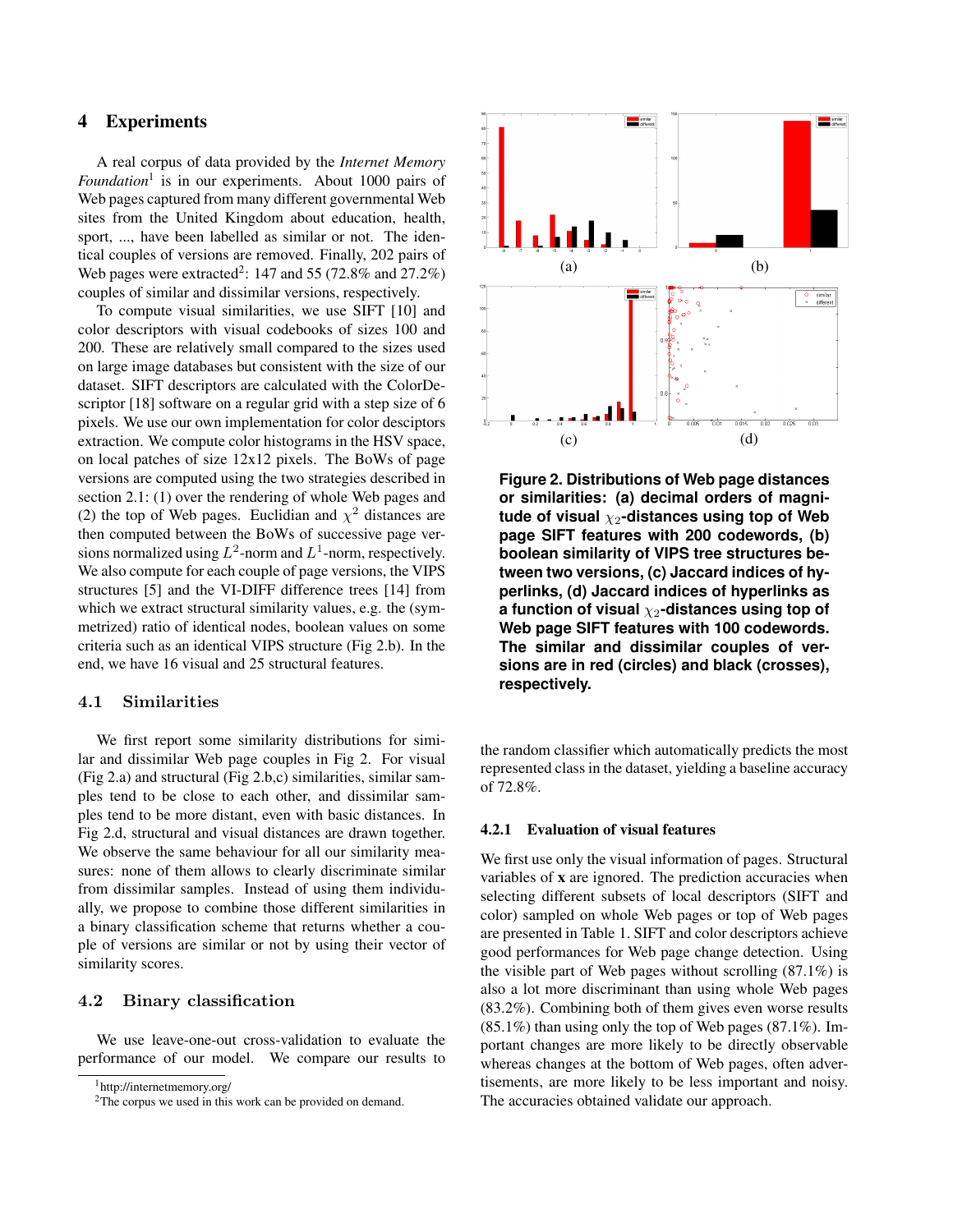| <b>Selected Visual Features</b> | Accuracy $(\% )$ |      |
|---------------------------------|------------------|------|
| Whole Web page                  | Top of Web page  |      |
| None                            | <b>SIFT</b>      | 84.2 |
| None                            | color            | 82.7 |
| None                            | $SIFT + color$   | 87.1 |
| <b>SIFT</b>                     | None             | 79.7 |
| color                           | None             | 80.7 |
| $SIFT + color$                  | None             | 83.2 |
| $SIFT + color$                  | $SIFT + color$   | 85.1 |

<span id="page-4-0"></span>**Table 1. Prediction results when using visual features.**

| <b>Selected Structural Features</b> | Accuracy $(\%)$ |      |
|-------------------------------------|-----------------|------|
| Jaccard Indices                     | VI-DIFF         |      |
| Yes                                 | No              | 85.1 |
| No                                  | Yes             | 76.7 |
| Yes                                 | Yes             | 87.6 |

<span id="page-4-1"></span>**Table 2. Prediction results when using structural features.**

#### 4.2.2 Evaluation of structural features

We study in Table [2](#page-4-1) the prediction accuracies when different subsets of structural similarities only are used. Jaccard Indices of links are the most discriminant structural features (85.1%) but the other structural features extracted from VI-DIFF are still informative.

## 4.2.3 Structural and visual feature combination evaluation

We investigate the combination of structural and visual features in Table [3.](#page-4-2) The accuracy when combining all of them (90.1%) is better than when using only structural (87.6%) or visual (87.1%) features. Visual and structural features are then complementary.

Furthermore, we propose to combine in Table [3](#page-4-2) the visual and structural features that gave the best accuracies in

| Selected Feature similarities | Acc. $(\%)$     |      |
|-------------------------------|-----------------|------|
| Visual<br>Structural          |                 |      |
| A11                           | All             | 90.1 |
| A11                           | Top of Web page | 92.1 |
| Jaccard indices               | All             |      |
| Jaccard indices               | Top of Web page | 93.1 |

<span id="page-4-2"></span>**Table 3. Prediction results when using structural and visual features.**

| Selected features |      |      |     | 10   |      |
|-------------------|------|------|-----|------|------|
| Accuracy $(\% )$  | 84.7 | 88.1 | 91. | 91.6 | 92.6 |
| Selected features |      | 18   | フフ  |      |      |
|                   |      |      |     |      |      |

<span id="page-4-3"></span>**Table 4. Accuracy as a function of the number of selected features with the normal based feature selection (highest absolute values).**

previous sections. An exhaustive manual selection among all the 41 structural and visual features to find the set that maximizes prediction would be too time-consuming. The accuracy is improved up to 93.1% when combining only Jaccard indices of links and the top of page visual representations. But the best choice in the context of archiving is to minimize the number of pages actually dissimilar but predicted similar. This happens when we select all the structural features and the visual features of the top of pages. We then obtain an overall accuracy of 92.1% comparable to the best accuracy obtained manually (93.1%), but only 12.7% of dissimilar versions predicted similar instead of 14.5%.

We also investigate the automatic *normal based feature selection* method described in section [3](#page-2-2) in Table [4.](#page-4-3) The best accuracy obtained with that automatic method is 92.6% when the 13 to 15 features with the highest absolute values in w are selected. It is comparable to our best accuracy of 93.1% (Table [3\)](#page-4-2) with 10 features selected.

# 5 Scalability Issue

We are involved in the EU SCAPE project whose goal is scalable digital data preservation. The scalability of Web archiving technologies is hence decisive. Our first requirement is to perform the comparison of two page versions in about one second on a standard PC with single CPU.

|                      | Whole | Top of | <b>Total</b> |
|----------------------|-------|--------|--------------|
|                      | Page  | Page   | time(s)      |
| <b>SIFT</b>          | 7.25  | 5.06   | 12.31        |
| color                | 0.61  | 0.38   | 0.99         |
| <b>SIFT BoWs</b>     | 2.54  | 1.78   | 4.32         |
| color BoWs           | 0.43  | 0.24   | 0.67         |
| <b>Distances</b>     |       |        | 0.28         |
| <b>SVM</b>           |       |        | 0.04         |
| Total time (seconds) | 11.15 | 7.78   | 18.61        |
| Accuracy $(\% )$     | 93.1  |        |              |

#### <span id="page-4-4"></span>**Table 5. Running time baseline (in seconds).**

To evaluate our system, we compute on a single 3.47GHz PC the average running times of comparison on our dataset